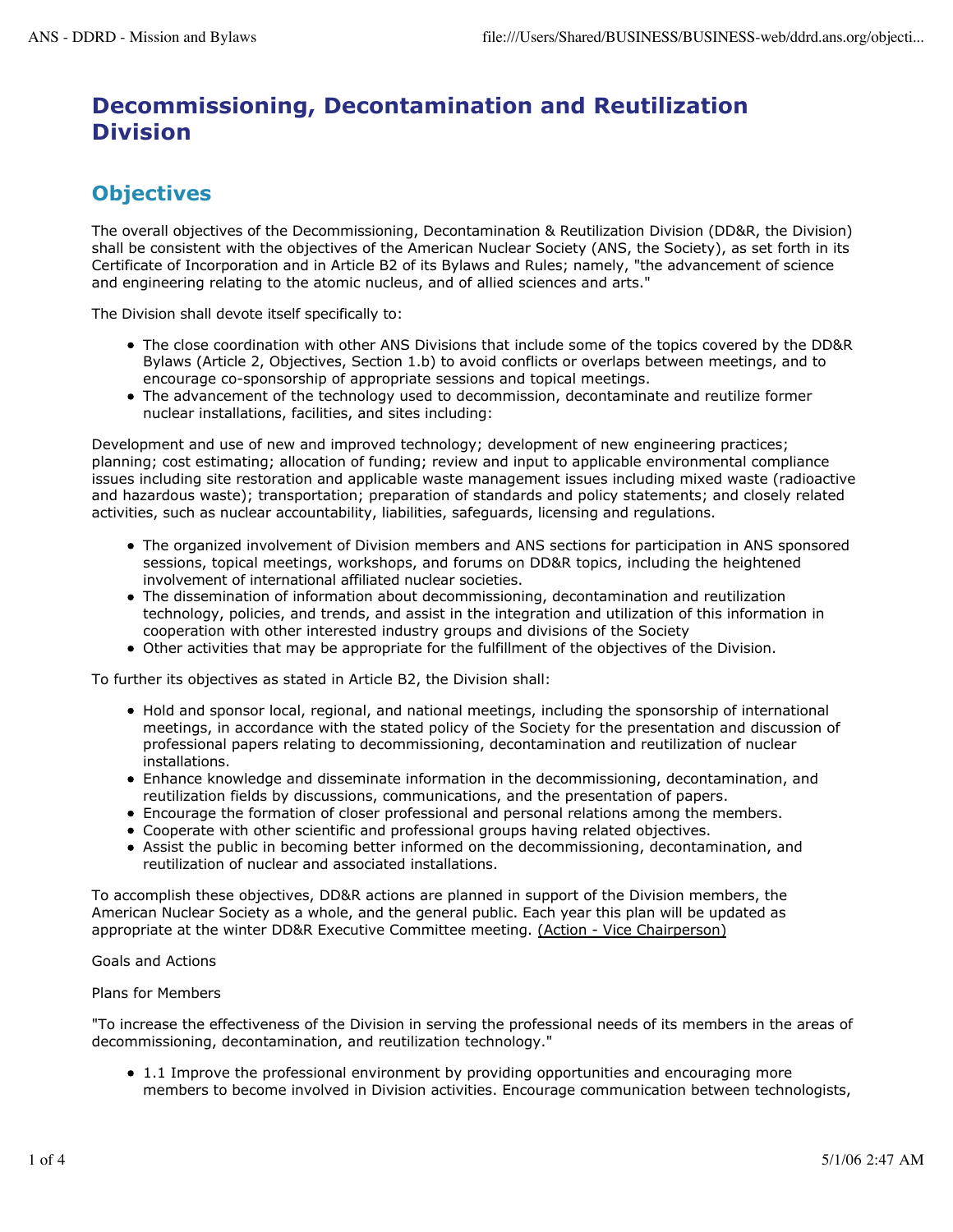managers, and the public. (Action: Executive Committee)(Action: Executive Committee)

- 1.2. Involve new members at each conference as session chair or co-chairpersons to the extent practical who have not previously served in this position. In cases where sessions have been sponsored by more than one division, include selection support from the other groups. (Action: Program Chairpersons/Division Representative)
- 1.3. Provide a spectrum of candidates for the DD&R Executive Committee openings that assure continued appropriate representation on the Committee for the range of technical interests, organizational entities and geographical regions of the membership. The goal is to ensure that the DD&R Executive Committee reflects a balance between Commercial and DOE D&D professionals. (Action: Nominating Committee)
- 1.4. Encourage the expansion of and increase the effectiveness of foreign participation and support Division conferences and activities. (Action: Program Committee)
- 1.5 Increase Division participation in the ANS by recommending well qualified candidates for national committee assignments. (Action: Division Chairperson and Executive Committee)
- 1.6. Continue to improve the quality of Division conferences and publications in the dissemination of information. Support a reduction in number but an improvement in the quality of the Division's Topical Meetings (Action: Program Committee)
- 1.7. By January of each year, review and revise as appropriate the DD&R Program Committee Operating Procedure. (Action: Program Chairperson for the preceding year)
- 1.8. Improve the quality of paper presentations by selecting papers on a more systematic basis and providing the authors better guidance on how to present papers and how to relay technical data to an audience potentially unfamiliar with DD&R technology. Establish procedures to recognize the submission of exceptional papers. (Action: Program Committee)
- 1.9. Increase the effectiveness of professional subcommittees to the DD&R Executive Committee in the dissemination of relevant Division technologies to other related divisions. Specifically, consider the promotion and effective use of Technical Operating Committees (TOCs) within the DD&R Program Committee for the benefit of the Division members.(Action: Executive Committee)
- 1.10. Investigate the cost of providing Division Topical Meeting Proceedings to members while retaining or improving quality. Investigate the use of other media, such as CD ROMS, to document all past proceedings of the Division and to initiate a periodic update of all future proceedings for the benefit of all Society members. (Action: DD&R Publications Committee)
- 1.11. Sponsor and co-sponsor topical meetings at appropriate intervals and on timely subjects. The DD&R Divion will sponser a stand-alone DD&R Topical Meeting in the Fall of odd numbered years and co-sponser Spectrum in the even numbered years. (Action: Program Committee)
- 1.12. Continue to improve the effectiveness of communications with Division members regarding the activities of the Division and its membership. Encourage member participation in Executive Committee meetings. (Action: Executive Committee)
- 1.13. Continue to issue the Division newsletter (biannually as a minimum) to assist in keeping members informed on DD&R activities. Use the newsletter as a means of encouraging Division members to attend the Executive Committee meetings and actively participate in all DD&R activities. The newsletter will normally be distributed three weeks before each National Meeting. (Action: Newsletter Committee)
- 1.14. Identify and provide appropriate recognition for outstanding accomplishments by DD&R members in Division-related activities. (Action: Honors and Awards Committee)
- 1.15 Provide a Best Paper Award for excellence at each conference. A best paper award will be selected at each National and Topical Meeting and presented at an appropriate forum during the following meeting. (Action: Honors and Awards Committee)
- 1.16. Nominate deserving members as fellows of ANS and for other ANS and professional awards and honors. Emphasis should be placed on nominations of qualified Division members to fellow grade in the ANS. (Action: Honors and Awards Committee)
- 2. Plans for the Society

"To increase the effectiveness of the DD&R in supporting the Society as a whole in the achievement of its goals and objectives."

- 2.1. Continue to integrate Division activities with those of the Society where beneficial. (Action: Executive Committee)
- 2.2 Participate in both the winter and annual ANS meetings. (Action: Executive Committee)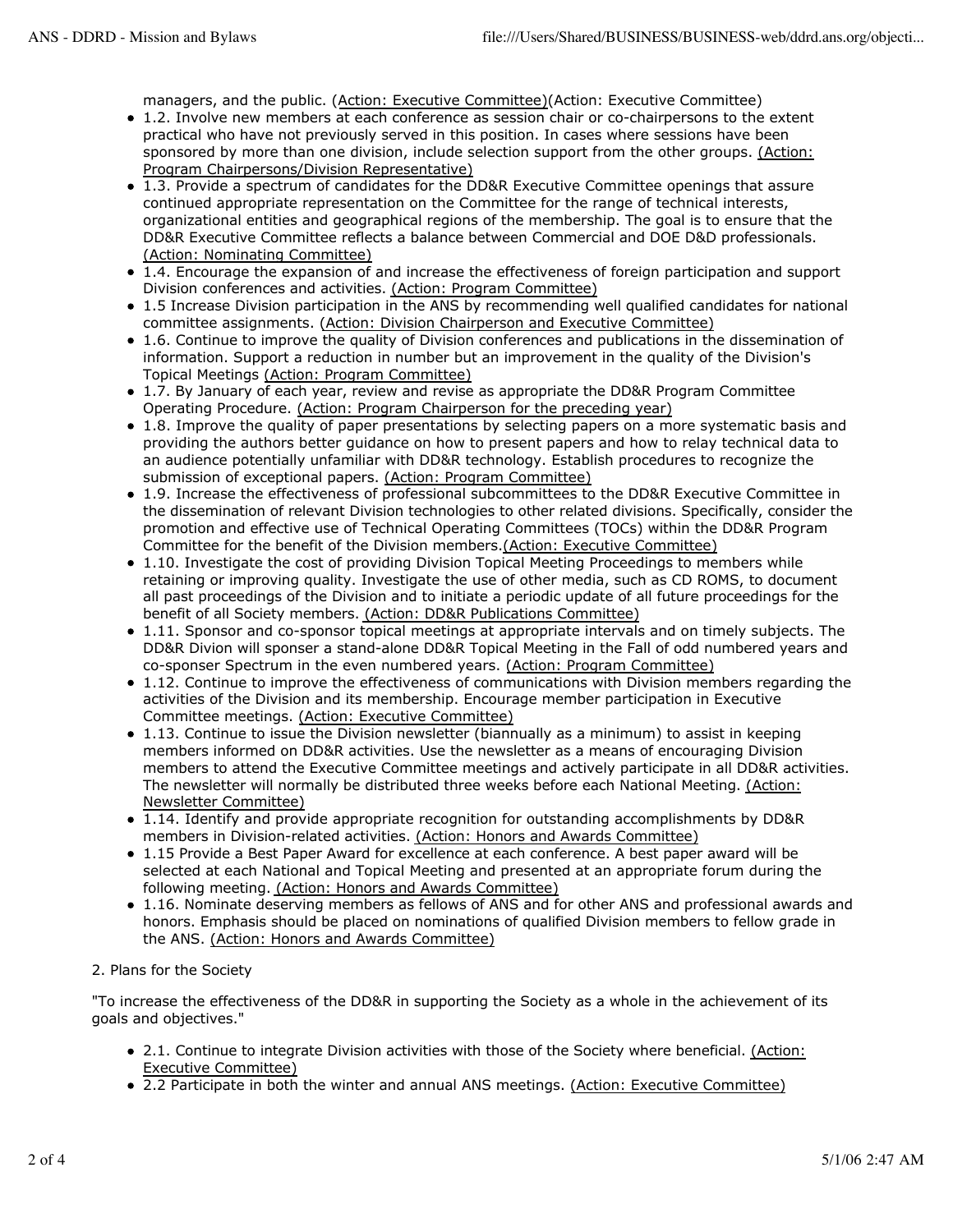- 2.3. Develop effective liaison links with other appropriate ANS divisions and related professional organizations through subcommittees of the DD&R Executive Committee. (Action: Committee Chairpersons)
- 2.4. Continue to improve the effectiveness of Division support for Society activities and goals. (Action: Executive Committee)
- 2.5. Increase the number of Division members on ANS national committees in equal or greater proportion to the ratio of DD&R to ANS total membership by 2003. (Action: DD&R Chairperson and Executive Committee)
- 2.6. Provide support as appropriate to the efforts of the ANS Public Policy Committee. (Action: Publicity Committee)
- 2.7. Continue to increase Division membership consistent with the overall membership goals of the Society, with a minimum total membership increase of at least 15% by 2003 (1200 members). Include member involvement by individuals and organizations involved in all aspects of decommissioning, decontamination, and reutilization that should include representation from industrial, governmental, regulatory, and university entities. (Action: Executive Committee and Membership Committee)
- 2.8. Assure that DD&R financial actions, including budget submittals, are conducted in a timely manner which meets both Society and Division requirements and at the same time assures a healthy fiscal position for the Division. (Action: DD&R Treasurer)
- 2.9. Continue to improve the effectiveness of DD&R support and interaction with other ANS divisions and sections. (Action: Executive Committee)
- 2.10. Expand and improve the effectiveness of sessions jointly sponsored with other divisions at ANS meetings. (Action: Program Committee)
- 2.11. Establish a group of speakers for participation in local ANS section meetings and encourage DD&R member participation in local chapters. (Action: DD&R Chairperson and Executive Committee)
- 2.12. Assist in the development of quides and standards relating to decommissioning, decontamination, and reutilization management. (Action: Executive Committee and Standards Committee)
- 2.13. Provide student support for student attendance at ANS meetings and for student branches of the ANS as approved by the Executive Committee. (Action: DD&R Executive Committee and Membership Committee)
- $\bullet$  2.14. The use of funds that are accumulated from topicals and other income should be expended widely to support the Division's objectives. (Action: Executive Committee and Treasurer)

### 3. Plans for the Public

" To increase the effectiveness of communications with other societies, industry, universities, and the general public on matters pertaining to the Division."

- 3.1. Improve the transfer of Division technology to and from other societies, industry, universities, and the general public by encouraging publication in technical magazines, joint sponsorship of meetings with other societies, dissemination of a Division brochure and formation of a national speaker's bureau. (Action: Executive Committee)
- 3.2. Increase the participation of industry and other societies in DD&R activities via solicitation of technical papers, joint sponsorship of meetings, and membership in the Division. (Action: Program and Membership Committees)
- 3.3. Encourage and increase student participation at the undergraduate and graduate level in Division related technologies and in DD&R sponsored technical meetings. (Action: Executive and Membership Committees)
- 3.4. Disseminate information of Division technologies to the public and decision-makers as related to current issues and policy matters, in concert with the ANS Public Policy Committee. (Action: Executive and Publicity Committees/Division Chairperson)

### Trend Analysis

- 1. Personnel shortages in the decommissioning, decontamination, and reutilization arena will persist for years to come as a growing number of commercial reactors are decommissioned.
- 2. Decommissioning, decontamination, and reutilization activities will require a major part of DOE/DOD budgets for the next 20-30 years.
- 3. Decommissioning, decontamination, and reutilization activities will play a major role in commercial